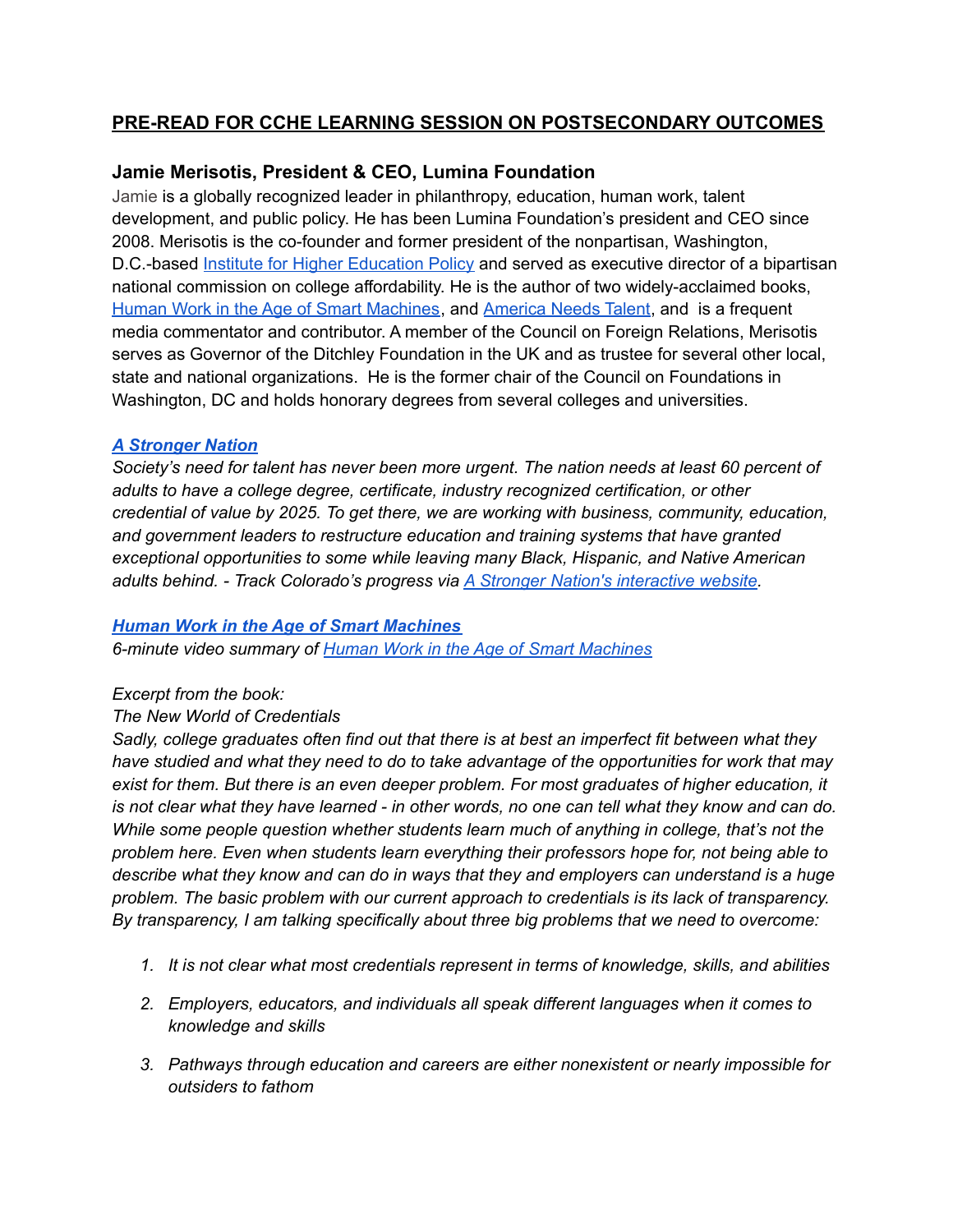## **Rachel Carlson, Founder & CEO, Guild Education**

Rachel is the Founder & CEO of Guild Education, a certified B-Corp bridging the gap between education and employment for the 88 million working adults in the U.S. in need of upskilling for the future of work. Guild enables the nation's largest employers — including Walmart, The Walt Disney Company, Target and Chipotle — to offer strategic education and upskilling to their employees, connecting them to a learning marketplace of the nation's best universities and learning providers, with tuition paid by the company. Rachel and her co-founder, Brittany, were previously selected for Forbes' 30 Under 30 list, and The Denver Metro Chamber of Commerce named Guild as the 2017 Top Woman-Owned Business of the Year. Rachel holds an M.B.A. from Stanford's Graduate School of Business as well as an M.A. in Education and B.A. in Political Science from Stanford University.

### *The Case for [Outcomes-Based](https://blog.guildeducation.com/the-case-for-outcomes-based-quality-assurance/) Quality Assurance*

*Seventy percent of jobs will require some form of postsecondary education by 2027, and yet 139 million Americans over the age of 25 lack a postsecondary degree. We urgently need to expand pathways for all learners — particularly those furthest from opportunity — to build skills that connect them to family-sustaining careers.*

*As we galvanize efforts to expand access to higher education, however, we should rethink old assumptions about how to go about it. Simply put, measuring the value of education based solely on inputs like time is flawed. Setting goals based on seat time effectively treats all learning as equal and ignores the wide variation of value imparted to students across institutions and programs. For example, recent data from Third Way shows that one-fifth of higher education institutions left low-income students earning less than high school graduates — even a decade after enrollment. A better approach is to invest in pathways defined by the outcomes they generate for learners and their families. That's why, at Guild, we are developing approaches to measure the quality of education based on the outcomes that matter most to learners and, in turn, their employers. In addition to looking at the extent to which programs drive high levels of completion, we assess key outcomes including:*

- *● Earnings increases. To what extent do learners experience salary increases, and how does that compare to expected earnings had they not pursued additional education?*
- *● Career advancement. How successful are graduates of a particular program in advancing along particular career pathways? Furthermore, are these pathways aligned to growing, in-demand fields with strong potential for upward mobility?*
- *● Demonstrable learning. Beyond accumulating credits, have graduates from this program demonstrated mastery over a specific set of skills and competencies? To what extent can they apply what they learned in a real-world context?*
- *● Likelihood to recommend. How do program graduates view the value of the education they received?*
- *● Equity in outcomes. How do all of the above outcomes break down based on student subgroups such as family income, race/ethnicity, and gender?*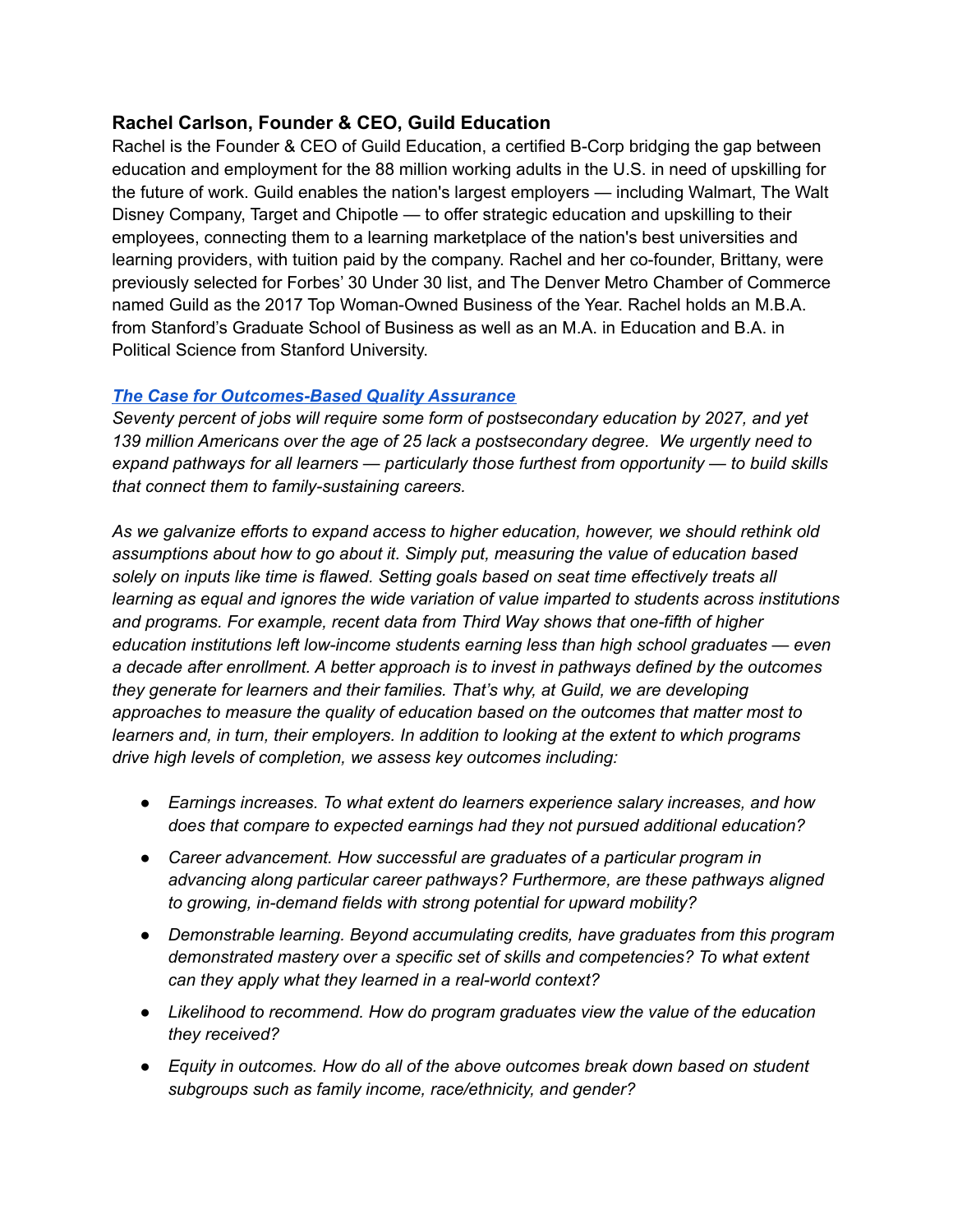## **Mamie Voight, Managing Partner, Postsecondary Value Commission**

Mamie is the President and CEO at the Institute for Higher Education Policy (IHEP). She shapes IHEP's strategic direction and leads the organization's policy research agenda, which is designed to reform postsecondary policy and practice to build a more just and equitable higher education system. Voight and the IHEP team launched and manage the Postsecondary Data Collaborative (PostsecData), which brings organizations together to advocate for the use of high-quality postsecondary data to advance student success and educational equity. At IHEP and in her previous role at The Education Trust, she has authored numerous reports and briefs on higher education topics. Before entering the field of education policy, Voight worked as a civil engineer for departments of transportation in multiple states.

## *[Postsecondary](https://www.postsecondaryvalue.org/wp-content/uploads/2021/05/PVC-Executive-Summary-FINAL.pdf) Value Commission*

*The Postsecondary Value Commission formed in 2019 to answer the question "what is college worth?" The commission included 30 members, representing educators, executives, policymakers, researchers, advocates, and students. Their broad and diverse experiences helped the project explore ways to define and measure equitable postsecondary value and build momentum toward actionable change.*

*What emerged was a new way of measuring value using the best available data to create a series of thresholds that focus on how and how much better off students are after attending college:*

- *0. Minimum Economic Return: A student meets this threshold if they earn at least as much as a high school graduate plus enough to recoup their total net price plus interest within ten years.*
- *1. Earnings Premium: A student meets this threshold if they reach at least median earnings in their field of study (or, if field of study data is unavailable, the median earnings for the institution's predominant degree type).*
- *2. Earnings Parity: This threshold measures whether students of color, students from low-income backgrounds, and women reach the median earnings of their systemically more advantaged peers (White students, high income students, or men).*
- *3. Economic Mobility: This threshold measures whether students reach the level of earnings needed to enter the fourth (60th to 80th percentile) income quintile, regardless of field of study.*
- *4. Economic Security: While sufficient earnings can create a stable life, wealth is key to building the type of security needed to withstand life's financial shocks. This threshold therefore measures whether students reach median levels of wealth.*
- *5. Wealth Parity: Mirroring the earnings parity threshold, this threshold measures whether students of color, students from low-income backgrounds, and women reach the level of wealth attained by their more privileged White, high-income, or male peers.*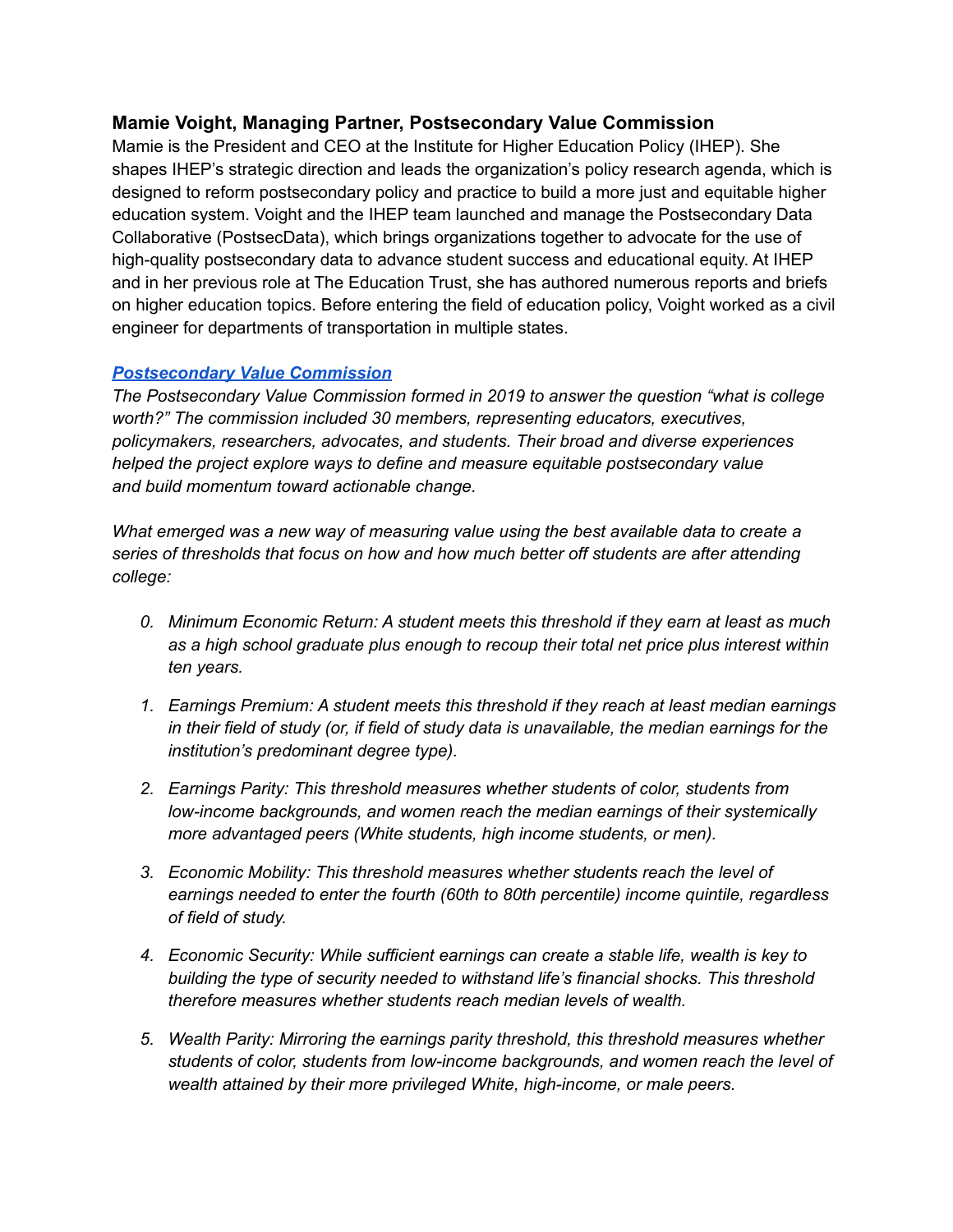## **Michael Itzkowitz, Senior Fellow, Third Way**

Michael is responsible for shaping Third Way's higher education advocacy agenda. He works on developing and implementing policies to ensure that more low- and moderate-income students are earning degrees from quality programs that will equip them to succeed in the 21st century economy. Prior to joining Third Way, Michael served as a Presidential Appointee for six years in the U.S. Department of Education. Most recently, he was the Director of the College Scorecard, an Obama Administration initiative focused on higher education transparency and accountability. Prior to this position, Michael served as the Deputy Chief of Staff in the Office of Postsecondary Education. There, he led the office's Organizational Performance team and directed policy initiatives on accreditation, minority serving institutions, financial aid award letters, and data transparency.

## *[Price-to-Earnings](https://www.thirdway.org/report/price-to-earnings-premium-a-new-way-of-measuring-return-on-investment-in-higher-ed) Premium*

*The number one reason why students attend an institution of higher education is to increase their employability and gain financial security. In practical terms, this means they are investing in higher education expecting to earn more than they would have if they hadn't attended an institution or program in the first place. And with students and taxpayers pumping tens of billions of dollars into institutions of higher education every single year, both sets of interested parties* should be able to make at least an educated guess about how long it will take to recoup their *investment.*

*Just as Wall Street investors use a price-to-earnings ratio to evaluate the value of individual stocks, consumers and lawmakers should similarly be able to assess the value that an individual institution provides to its students before they decide to write huge checks. To capture this sentiment, this paper models a new approach for measuring economic value—a Price-to-Earnings Premium (PEP)—that can be used to get a sense of the amount of time it usually takes to recoup the cost of obtaining a credential at a particular school.*

*If students who pursue a certificate or degree subsequently earn more than their non-college going peers because of that postsecondary training, their additional income can be used to recoup the amount they paid to obtain their certificate, associate's, or bachelor's degree. And once they have recouped those expenses, that additional income quite literally becomes a "return on investment (ROI)" for those students.*

*To measure this concept, we simply look at the price that the average student pays out-of-pocket relative to the additional amount that they earn annually beyond the typical high school graduate. Baked into a PEP is the notion that most certificate- or degree-seeking students should be earning more than the typical high school graduate in the state in which their institution is located ten years after they enrolled. If the majority of students earn less than this baseline, their institution is considered to have provided no ROI—as most students haven't received an income bump sufficient to recoup what they paid to attend.*

#### *[Economic](https://www.thirdway.org/report/out-with-the-old-in-with-the-new-rating-higher-ed-by-economic-mobility) Mobility Index*

*We are in dire need of a completely different approach to assessing institutions of higher education. Instead of prioritizing reputation and selectivity, we propose a new rating system*